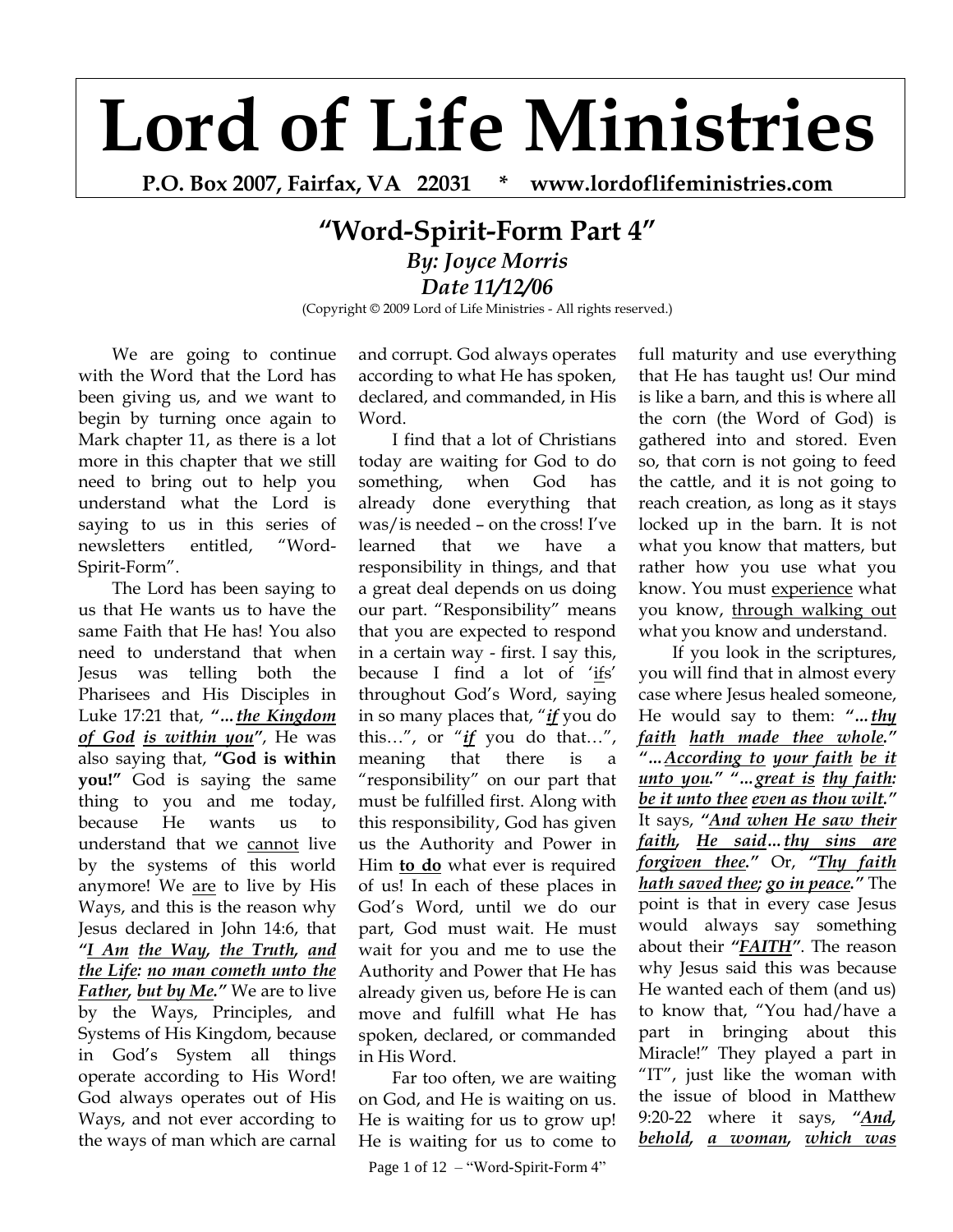*diseased with an issue of blood twelve years, came behind Him, and touched the hem of His garment: For she said within herself, IF I MAY BUT TOUCH HIS GARMENT, I SHALL BE WHOLE. But Jesus turned Him about, and when He saw her, He said, Daughter, be of good comfort; THY FAITH HATH MADE THEE WHOLE. And the woman was made whole from that hour."*

The "woman" in scriptures always represents the "soul", and in this case (as well as with all of us at one time or another), the "soul" had many things wrong with it. In Mark 5:26 it says that she, *"…had suffered many things of many physicians, and had spent all that she had, and was nothing bettered, but rather grew worse…".* This poor woman had spent all that she had on trying to get healed, and still she was getting worse. No one could set her free from the afflictions of her body and soul. But that's what people do when they have something wrong in their body or soul - they seek out doctors, and counselors, and many other things to get help. Some like this poor woman, will spend all they have to be set free from their afflictions, but no matter what they try "in this world", nothing changes! This woman was looking for a Miracle! She had tried everything in this world, and then in Mark 5:27-28 (Amplified Bible) it says in verses that, *"She had heard the reports* (in other words, she had heard "The Word") *concerning Jesus, and she came up behind* (she followed) *Him in the throng* (crowd) *and* (in Faith, she reached out and) *touched His garment* (the Glory of God)*, For* 

*she kept saying, If I only touch His garments, I shall be restored to health."* You see, there was something within her that kept saying, *"…If I may but touch His garment, I shall be whole."* When she heard the Word about Jesus, she also heard the Spirit of God within her telling her what it was that she needed to do (what her part or responsibility was) in order to be made whole. She believed the WORD she had heard, and in FAITH she acted upon IT! She pressed through the crowd believing in her heart that if she could but touch the hem of Jesus" garment, she would be restored to health and made whole – and she was! Yes, there was a crowd in the natural, but that crowd also represented obstacles that stood in her way. Obstacles that she needed to press through in order to get into the Presence of God and touch Him!

Just like that woman, you and I have to press through different things as well. Things that if we allow them to (whether consciously or subconsciously, thoughts in the mind, or things in the natural), they can very quickly become a crowd of obstacles that come between us and our relationship with the Lord! Obstacles that prevent us from entering into the Presence of God and touching Him! **Like that woman who was healed of the issue of blood, in "FAITH" we too have to press through the crowd that stands in the way of our acting upon the Word we have already heard, and from using what we have been given in Christ!** If we allow the crowd to stand in our way, and for what ever reason choose not to act in

faith - we will remain in a state of hell and continue to be afflicted in our soul, our body, and in our circumstances as well. We have to press through all the thoughts of fear, doubt, worry, unbelief, and what ever else that stands in our way. We have to press through our five senses and the carnal mind. We have to press through our problems and our circumstances with nothing in mind but the goal of touching His garment, because "His Garment" represents "the Nature of God", and "the Hem of His Garment" speaks of "the Word of God". **We must "IN FAITH" do as Paul wrote in Philippians 3:14** (Amplified Bible), *"…press on toward the goal to win the [supreme and heavenly] prize to which God in Christ Jesus is calling us upward"***, because there is something about touching God's Word and His Nature that brings change!**

The woman with the issue of blood had spent all she had on doctors and other things trying to get help; but it was not until *"…she heard the reports* (Word) *concerning Jesus,"* and by faith chose to act by pressing through the crowd to *"touch His garment"*, that she was finally made whole. And yet, when you read the scriptures it was not the act of her touching the hem of Jesus garment that made her whole, **Jesus said that it was her "FAITH" that made her whole.** Why? Because **"FAITH" IS THE FOUNDATION OF EVERY THING! FAITH IS THE FOUNDATION OF OUR ENTIRE WALK WITH GOD!**  *"For therein is the righteousness of God revealed from faith to faith: as it is written, The just*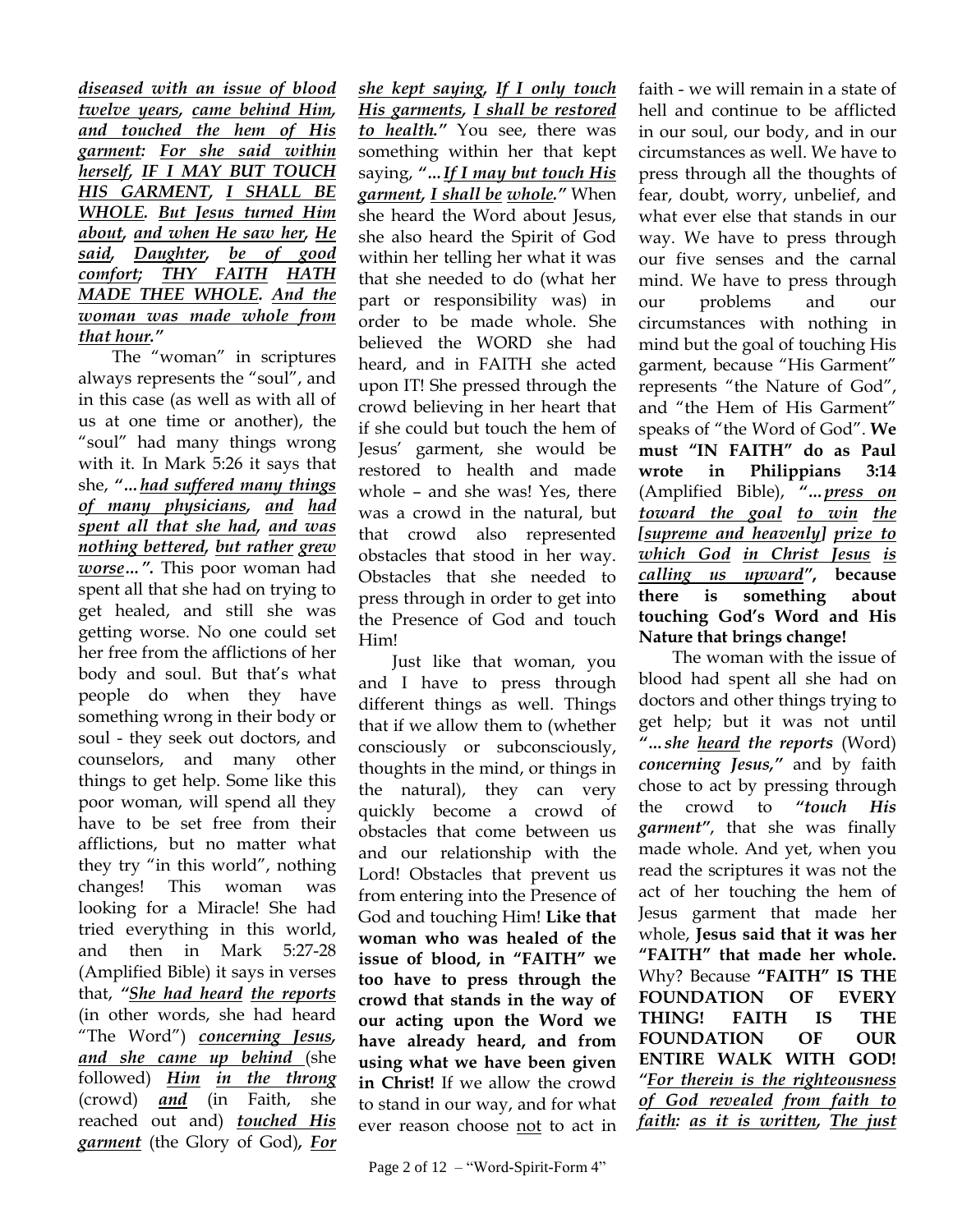*shall live by faith."* (Romans 1:17).

In Mark chapter 11 Jesus was talking about speaking to the mountains, and the first thing He said before getting into this was, *"Have faith in God."* Then, in the very next verse (verse 23) Jesus said, *"For verily I say unto you, That whosoever shall say unto this mountain, Be thou removed, and be thou cast into the sea; and shall not doubt in his heart, but shall believe that those things which he saith shall come to pass; he shall have whatsoever he saith."* In this verse Jesus was speaking about "Faith", as well as the need to speak to the mountains. There are many different kinds of mountains. There are natural mountains in this world; but in the Word of God "mountains" can also represent obstacles and barriers that stand in the way of people"s lives and prevent them from moving forward. Mountains can represent different kingdoms in the realm of the spirit that try to rule over people"s lives (both in the natural and invisible realms), and just like mountains in the naturals, these kingdoms keep everything and everyone under their domain in a state of darkness by casting shadows over them (within their mind/soul). By keeping people in a constant state of darkness, the rulers of these kingdoms control and manipulate these people through lies, keeping them bound and away from seeing the Light/Truth of God that will set them free.

Mountains can also be representative of thoughts, concepts, ideas, teachings, or beliefs in the mind that have taken such a prominent place in people"s lives, that they have actually become an idol or god to them. There are a lot of people standing on, or in the shadow of many different kinds of mountains today, and until the mountains are removed and cast into the sea, these people will not be able to experience the Liberty, Light, and Kingdom of God!

As I said, there are many kinds of mountains, and there are many people on the mountain of fear today. There are many others on the mountains of stress, anger, and hate. As you can see, there are many minds in the world on many different kinds mountains. There are also many minds today that are on "Mount Sinai", which represents "the law of religion". These are the people who through their long list of do and don"ts are trying to please God and work their way into heaven. They are hoping and praying that one day they will be good enough, and that God will accept them for all their good works. Just like Cain, these people are all going to be very disappointed, because if you truly understand what God was saying to Cain and Abel back in Genesis, you will see that He was not saying anything different to them, than He spoke to Israel in Deuteronomy 11:26- 28. God is consistent throughout His Word! What said in Deuteronomy 11:26-28 was this: *"Behold, I set before you this day A BLESSING and A CURSE; A BLESSING, IF YE OBEY THE COMMANDMENTS OF THE LORD YOUR GOD, which I command you this day: AND A CURSE, IF YE WILL NOT OBEY THE COMMANDMENTS OF THE LORD YOUR GOD…".* All

Page 3 of 12 – "Word-Spirit-Form 4"

that Cain and Abel had to do to please God, was IN FAITH, OBEY HIS COMMANDMENT BY DOING WHAT HE ASKED THEM TO DO, and what God had asked them to do was, they each had to sacrifice a lamb to Him. Nothing more and nothing less would be accepted! Abel had both an understanding of God's Word, and of how He operated. Abel acted in Faith, and in obedience to God it says in Genesis 4:4 that Abel, *"…brought of the firstlings of his flock and of the fat thereof."*

However, it says that *"Cain was a tiller of the ground"*, and instead of obeying God, it says in verse 3 that, *"And in process of time it came to pass, that Cain brought of the fruit of the ground an offering unto the LORD."* But God never operates outside of His Word, and as a result of the choices Cain and Abel made, it says in Genesis 4:4 -5 says that, *"…the LORD had respect unto Abel and to his offering: But unto Cain and to his offering He had not respect…".* Why? Because Abel understood God"s Word and His Ways, but Cain did not! Cain through his religious beliefs thought that God would accept his sacrifice and respect him for all of his hard work and good intentions - but God did not. God did however, out of His Mercy and Love for Cain, offered Cain another chance to earn His respect by doing what was asked of him in the first place. It says in Genesis 4:6-7 (Amplified Bible) that, *"…the Lord said to Cain, WHY ARE YOU ANGRY? And why do you look sad and depressed and dejected? IF YOU DO WELL* (what I asked you to do in the first place)*, WILL YOU*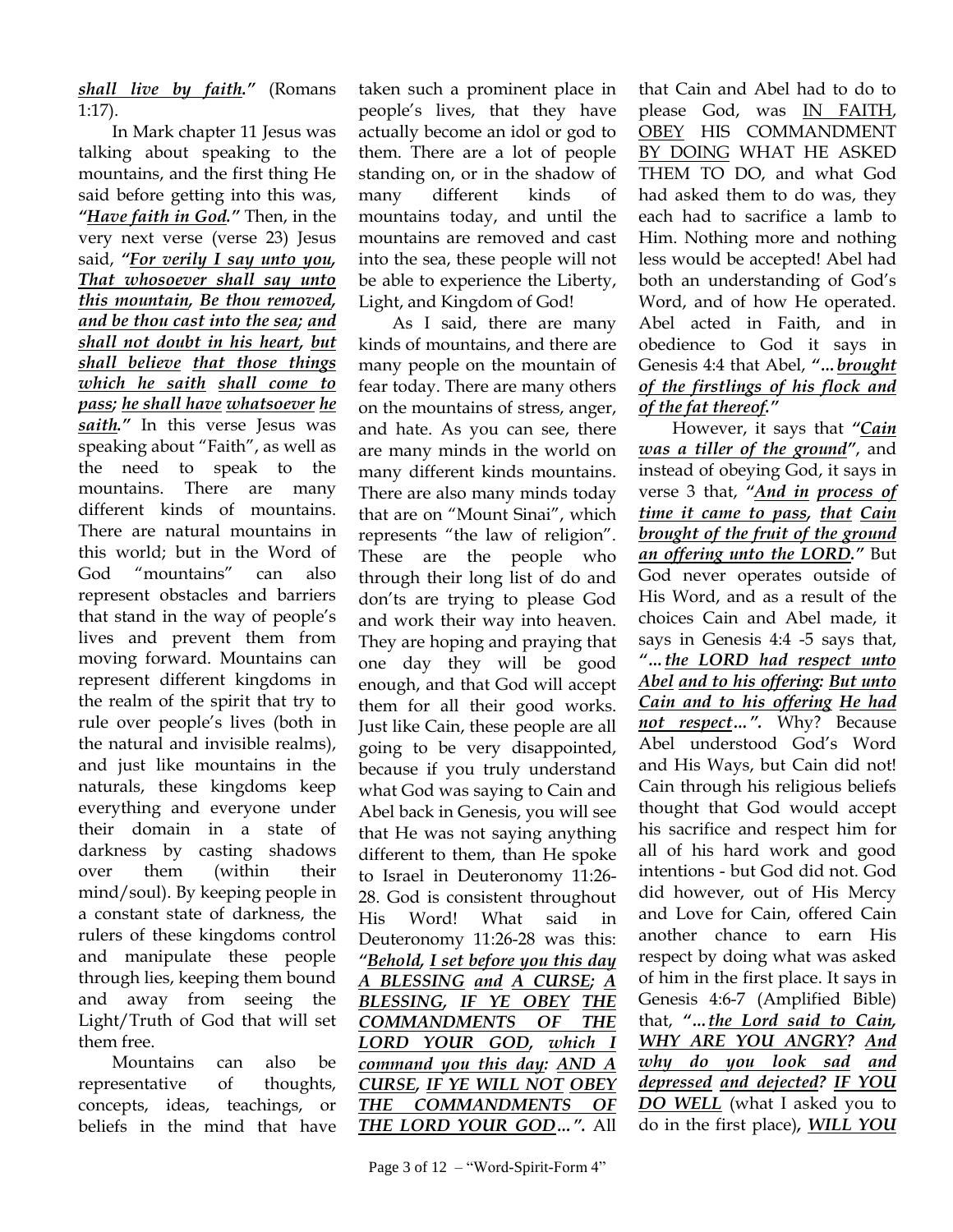*NOT BE ACCEPTED? And IF YOU DO NOT DO WELL* (what I asked you to do, then)*, SIN CROUCHES AT YOUR DOOR; ITS DESIRE IS FOR YOU, BUT YOU MUST MASTER IT."* Instead of listening to God and choosing to act in faith, Cain chose to rebel against God and His Word by bowing down to his anger that was within him. Instead of taking authority over and speaking to the mountain of anger that he was on, Cain became one with it (anger) and sinned. Verse 8 says, *"…Cain rose up against Abel his brother and killed him."* Not only that, but Cain also tried to hide what he had done, by burying Abel in the ground; and when God asked Cain where Abel was, he lied to God saying, *"…I do not know. Am I my brother's keeper?"*

In 1Samuel 15:23, God spoke to Saul, after he too, did what he thought was right, rather than obey the commandment of God, and through Samuel, God said, *"…Behold, TO OBEY IS BETTER THAN SACRIFICE*, *AND TO HEARKEN than the fat of rams. For REBELLION IS AS THE SIN OF WITCHCRAFT, AND STUBBORNNESS IS AS INIQUITY AND IDOLATRY. Because thou hast rejected the Word of the LORD, He hath also rejected thee from being king."*

How many people are going to be distraught when they come before the Lord believing and saying within, "I am a good person, and every good thing that I have ever done is what is going to get me there. I have fasted all week. I have prayed constantly. That is going to get me there."? Yes, these things are good, and they do help you in your walk, but the truth of the matter is: that

it is what Jesus Christ did on the cross that is going to get us there, and that is the reason why Jesus said in John 19:30, *"IT IS FINISHED." "And, having made Peace through the blood of His cross, by Him to reconcile all things unto Himself; by Him, I say, whether they be things in earth, or things in heaven."* (Colossians 1:20). The Bible says that there is going to be a lot of weeping and gnashing of teeth, and this will come when God says to all these people just as He had to do with Cain, that He does not respect, and cannot accept their offerings of good works. A lot of people are trying to be good enough for God through all kinds of religious ceremonies and rituals that can never change the inner man. The wailing and gnashing of teeth that is spoken of in God"s Word, is all of these people crying out when God says to them, "I cannot accept you based on what you have done. The only thing that I can accept is what was finished on the cross! In Christ you are blameless, and I do not blame you for anything. You have been made Holy only by what I have done, and not by anything you have done." In the Amplified Bible, Ephesians 2:8-9 says, *"For it is by free grace (God's unmerited favor) that you are saved (delivered from judgment and made partakers of Christ's salvation) through [your] faith. And this [salvation] is not of yourselves [of your own doing, it came not through your own striving], but it is the gift of God; Not because of works [not the fulfillment of the Law's demands], lest any man should boast. [It is not the result of what anyone can possibly do, so no one can pride himself in it or take* 

Page 4 of 12 – "Word-Spirit-Form 4"

*glory to himself.]".* People have to understand that God operates out of His Word.

As we have said, there are many people on different mountains. You have mountains in your life as well. Many times that mountain in your life might be a circumstance you are going through, and you have difficulty getting passed it. No matter what it is, the situation may look impossible to you in the natural, and your carnal mind may be telling you that it's impossible as well, but I have learned that we should never, ever say that "it is impossible." Jesus said in Mark 10:27 that, *"With men it is impossible, but not with God: for with God all things are possible."*

With this in mind, in everything that you go through remember that the lesson that God is trying to teach you is that, **ALL THINGS ARE POSSIBLE IN HIM,** so stop murmuring and complaining and talking about your problems all the time! Except for sharing your situation(s) with the person(s) that God tells you to in order for them to support you in prayer, you are to speak the Word only. God is trying to get us to understand that **we are to speak only what God has already spoken to us about our situation(s).** Why? Because God said in Isaiah 55:8-9, *"For My thoughts are not your thoughts, neither are your ways My ways, says the Lord. For as the heavens are higher than the earth, so are My ways higher than your ways and My thoughts than your thoughts."* God"s Ways work!

In the 3-1/2 years that Jesus was with His disciples, He was constantly saying that they can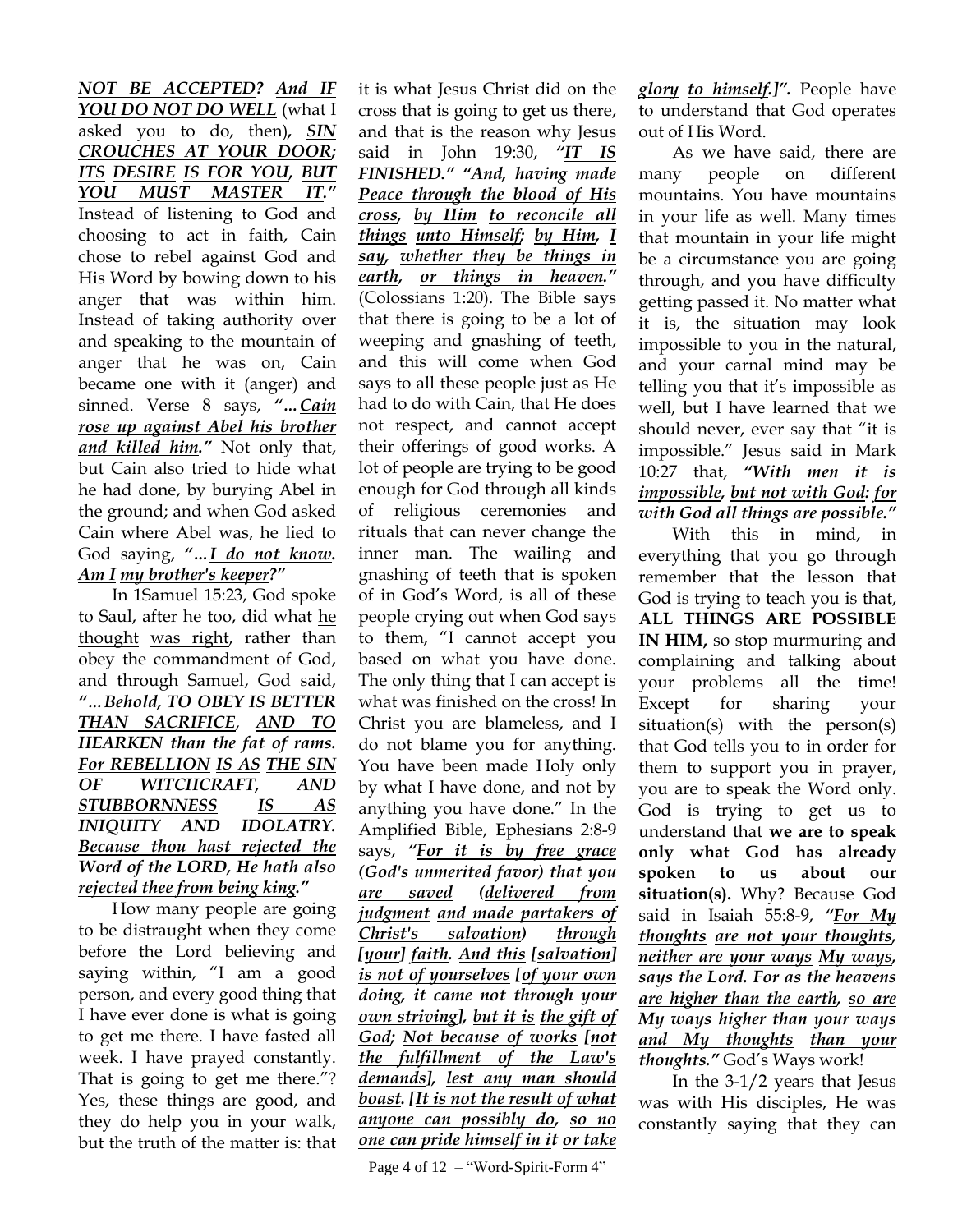do the same things that He can do. He demonstrated over and over again how He would do things, and what Jesus would do all the time is speak to "it" (whatever "it" might be), and "it" would have to obey Him! He would speak to the storm. He would speak to the disease. He would speak to the problem or situation in front of Him, but Jesus would never go around talking about "it" to this person and that person. He would just speak to "it" and "it" would obey Him. He would speak to "it" and bring forth change. Do you hear what the Spirit is saying here?

To give you an example, I remember one day in particular many years ago when the Lord spoke to me and said that He wanted me to go to a particular place that day. In obedience to the Lord I got ready, climbed into my truck and turned the key - but it would not start. Several people had borrowed my truck to do things they needed to do in the past few days, and it had worked fine. Now here I am, I have to go somewhere, and it would not start. I tried and tried, but it would not start. So you know what I did? I got out of the truck, laid my hands on "it", and said, "Look, I need to go somewhere." When I got back in the truck "it" started right up.

Now you probably think that I'm nuts, but I really did things like that. Why? Because when it wouldn"t start, I said, "God, you told me that you wanted me to go somewhere today, and I know that I heard you clearly on this but now my truck won't start. What am I supposed to do?" Then God spoke to me and said, "Joyce, "it" is just a "thing". The truck is just a thing, Joyce. Speak to the "thing." So in faith, and with the Word that God had just spoken to my heart, I got out and spoke to the "thing". The "thing" obeyed me and started right up!

This week, my computer went wacky. It kept freezing up; and when it did run, it would either run very slowly so that it would take a very long time to do the least little thing, or error messages would keep popping up. We have noticed over the years, that ever time God is using us to do something to bring a great change in the realm of the spirit, and/or when He is having us do something new in the natural to reach out and minister to others around the world whether it be through the newsletters, tapes or CDs, the radio, or something else; and especially when there is an important Word that God wants put on the radio or to be sent out on tape/CD of something that He had us minister here on a particular Sunday – one thing after another with our electronic equipment will go wrong. Either, the Word/Message will not record; something will go wacky with our computers or printers; our tape machine will break down so that we cannot copy things for a while – some "thing" or "things" will act up, because the enemy does not want this Word to get out, and for change to occur!

I remember when God first opened the doors for us to begin sending tapes into Africa and India. Every time we tried to copy the tapes to send to Africa and India, they would either not copy properly, or the tape duplicating machines would not work at all. We could copy them to send to other places, but if they were going to be sent to Africa or India, they would not work properly. Once again (just like with my truck), the Lord said, "Speak to "it, Joyce. You have got to deal with what is in the invisible realm, because what is in the invisible realm does not want these Truths to go abroad into Africa and India. Speak to "it", and take authority over "it" with the Power I have given you in Christ. You are not up against flesh and blood Joyce. That is not the problem." Ephesians 6:10-12 says that we must, *"…be strong in the Lord, and in the Power of His Might. Put on the whole armour of God, that ye may be able to stand against the wiles of the devil. For we wrestle not against flesh and blood, but against principalities, against powers, against the rulers of the darkness of this world, against spiritual wickedness in high places*.*"* When we started speaking to "it" and laying hands on the "things" that were not doing what they were supposed to do – they all started working properly. It was amazing!

In Matthew 17:14-20 it says that a certain man came to Jesus, *"…kneeling down to Him, and saying, Lord, have mercy on my son: for he is lunatick, and sore vexed: for ofttimes he falleth into the fire, and oft into the water. And I brought him to Thy disciples, and they could not cure him. Then Jesus answered and said, O faithless and perverse generation, how long shall I be with you? how long shall I suffer you? bring him hither to Me. And Jesus rebuked the devil; and he departed out of him: and the child was cured from that very hour.*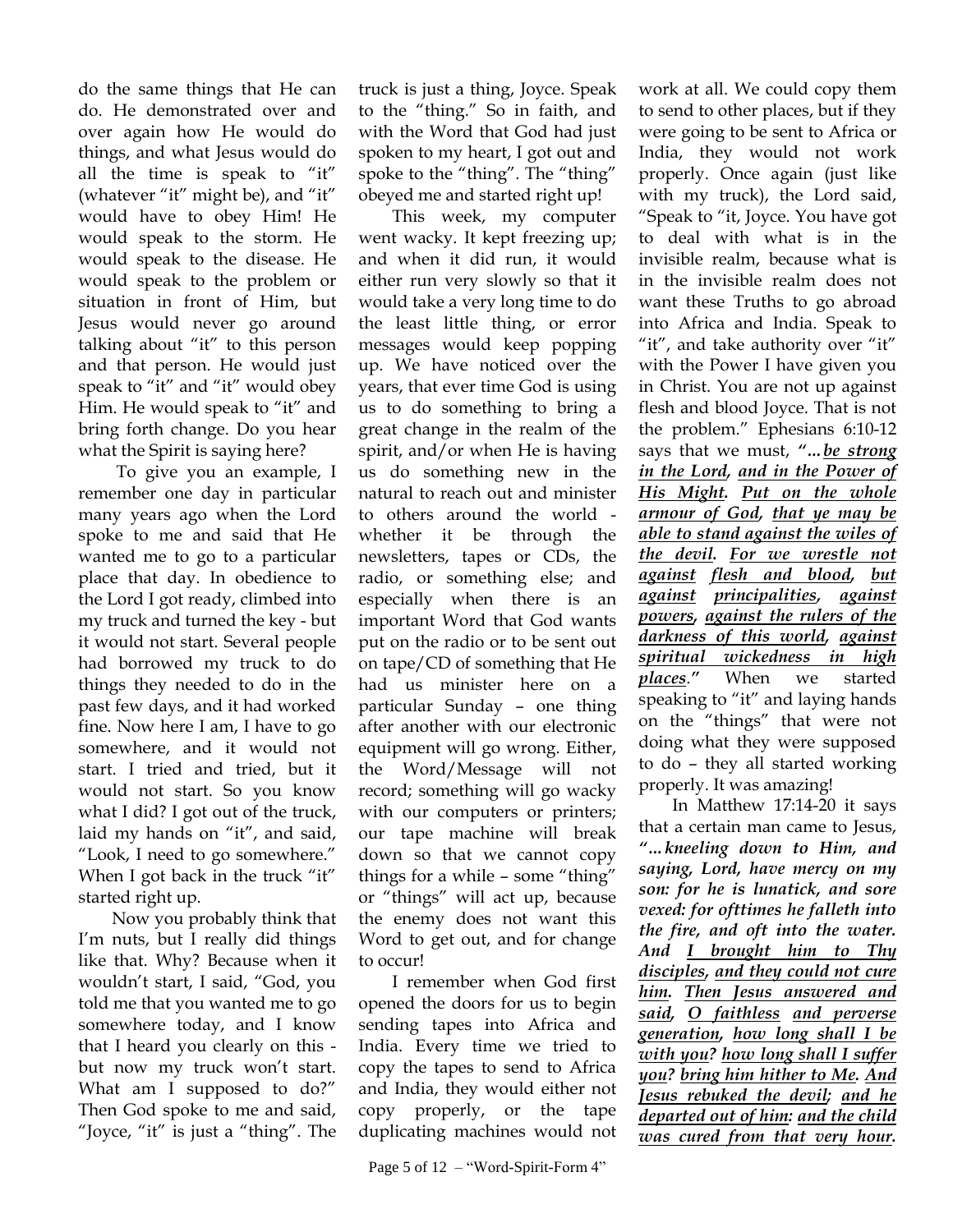*Then came the disciples to Jesus apart, and said, Why could not we cast him out?"* Sometimes you have got to speak to the mountain, and just as Jesus had done using the example of the fig tree in Mark chapter 11, Jesus used this opportunity to once again teach His disciples the importance of putting FAITH into action, and that no matter what the form the "mountain" took on to block their way, **that even with the smallest amount of Faith put into action - when you speak to that "mountain", "it" must obey you!** When Jesus" disciples asked Him why they couldn"t cast the devil/spirit out of that man"s son, in Matthew 17:20, *"…Jesus said unto them, BECAUSE OF YOUR UNBELIEF: for verily I say unto you, IF YE HAVE FAITH AS A GRAIN OF MUSTARD SEED, YE SHALL SAY UNTO THIS MOUNTAIN, REMOVE HENCE TO YONDER PLACE; AND IT SHALL REMOVE; and NOTHING SHALL BE IMPOSSIBLE UNTO YOU."*

The question this brings up is: Why do people doubt? Why do you doubt? I"ll tell you why, because if you don"t see "it" come to pass and manifest right away ("it" being the end result of either what God spoke to you, or what you spoke or prayed for), then you begin to reason why or why not in your carnal mind. You begin to doubt if you heard God correctly, or if you did something wrong. Then you begin to worry and try to figure out what it is that you can do, or say, or pray to cause it to happen quicker! But the truth of the matter is: if you truly believed when you spoke to the mountain in front of you, then your Faith would not waver

just because you didn"t see it come to pass that instant. And if you truly believed, you wouldn"t be concerned and keep asking God, "When Lord? When will "it" happen?" Because within your heart of hearts you know that it does not truly matter when; you are content in just knowing and trusting that "it" will happen in the Lord"s perfect timing. When you were young in the Lord, sometimes God would do things very quickly; but the reason He did this was to increase your faith and show you that there is something to this. Now He is trying to get you to grow up and to walk by Faith, and not by sight. Jesus said in Matthew 6:18,27,and 33-34 (NKJV) that, *"*…*your Father knows the things you have need of before you ask Him…WHICH OF YOU BY WORRYING can add one cubit to his stature?... seek first the Kingdom of God and His Righteousness, and all these THINGS shall be added to you. Therefore DO NOT WORRY about tomorrow…".* He was telling His disciples (back then and us today) that all of your WORRYING is not going to change your circumstances - and it certainly is not walking by Faith. **The Father already knows what are needs are, and our focus is to be on seeking Him** (having a relationship with Him and coming to know Him and His Ways)**, His Kingdom**  (Righteousness, Peace, and Joy), **and His Righteousness** (allowing Him to change our nature so that we will be like Him), **knowing and trusting within that He will meet our needs and do all that He has spoken to us in His Word, as well as what He has spoken to us personally. Jesus** 

Page 6 of 12 – "Word-Spirit-Form 4"

**was also teaching them and us, the importance of Words – the Words God speaks, the Words we speak, and how we are to speak them - because "WORDS" are "THINGS" that take on form!**

In the same way that not one Word Jesus spoke will ever fall to the ground, the same is true with you and I when we walk in Faith, abide in Christ, and speak under the anointing that God has placed on our lives, because when we do, the Word and Spirit are going forth to create or accomplish whatever God though us has sent them to do. Just as God said in Isaiah 55:11, *"SO SHALL MY WORD BE that goeth forth out of My mouth: IT shall not return unto Me void, but IT shall accomplish that which I please, and IT shall prosper in the THING whereto I sent IT."* Jesus was trying to teach His disciples that the same is true with each WORD that we speak forth in FAITH. Jesus said that if we "have Faith as a grain of a mustard seed", that whatever we say unto the "mountain", "it" must obey! Why? Because, "it" is a "thing"! A "Word" is also a "thing" that when spoken in "Faith", must take on the "form" of, and/or accomplish all that "it" (the Word) was sent to do or become. "It" cannot return void!

Going back to what Jesus said in Mark chapter 11, Jesus went on to say in verse 24 (NKJV) that, *"…whatever THINGS you ask when you pray, BELIEVE THAT YOU RECEIVE THEM, and YOU WILL HAVE THEM."* Unfortunately what often happens with this scripture is that we put it to use and apply it to our lives, by believing that we have received what we spoke into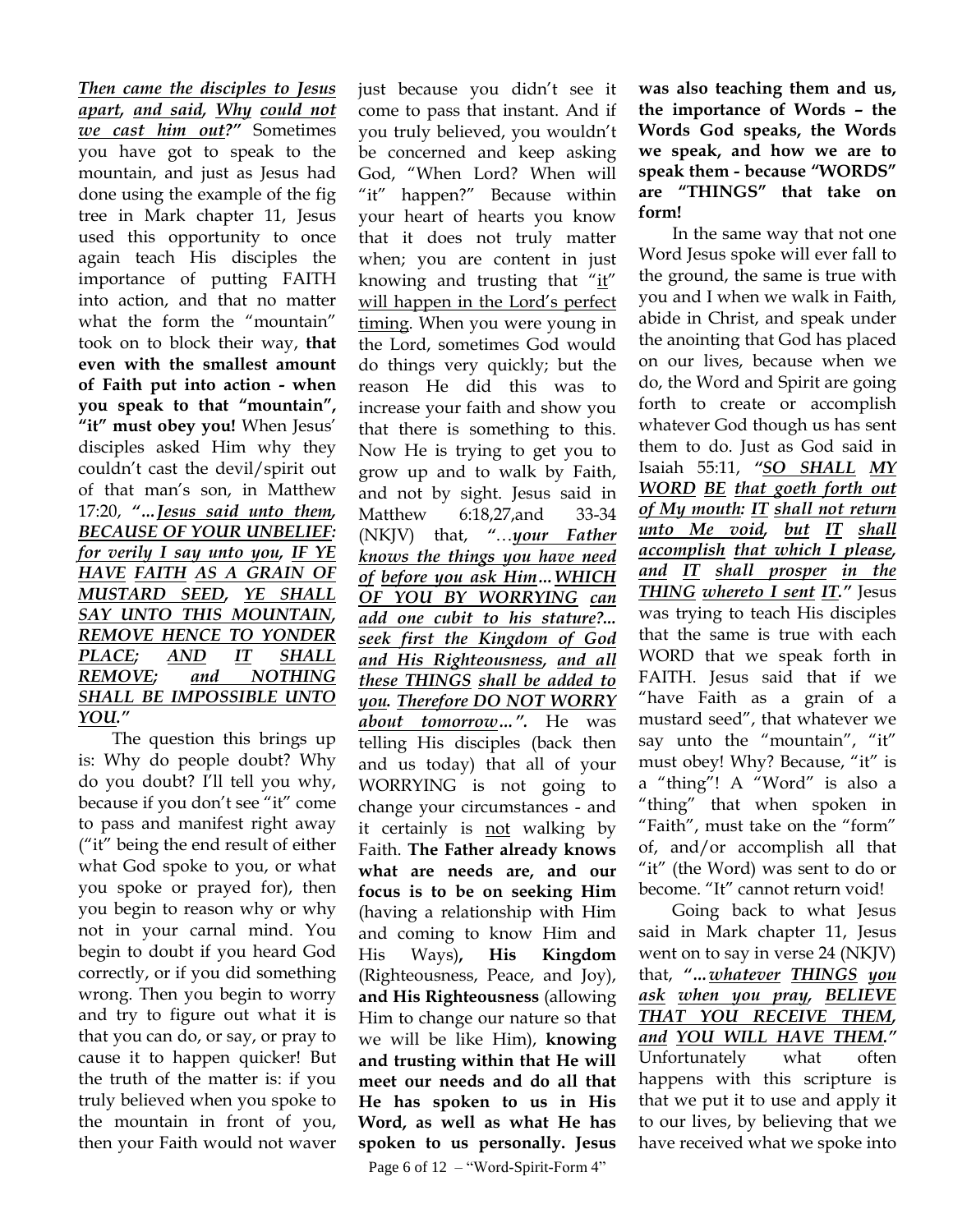being or prayed for in Faith. Then we start telling others about what we prayed in Faith, but as is the case so much of the time, "it" doesn"t manifest right away, and like many others we become discouraged, feel foolish for having told others, and because we don"t see "it" come to pass or manifest right away we begin to reason why or why not in our carnal mind. We begin to doubt if we heard God correctly, or if we did something wrong. Then we start to worry and try to figure out what it is that we can do, say, or pray to cause it to come to pass quicker!

But the thing that we truly need to understand and remember here, is that the "Word" is like a "sperm"; and when it goes forth and is mixed with Faith, just as in the natural it takes a certain amount of time (God only knows how much time) for what was conceived in Faith to be birthed forth into the natural. It is conceived in your heart through a union with God Himself, and when God has spoken to you that without a doubt He is going to heal you, or He is going to prosper you, or whatever "it" is that God spoke to you, it is God Himself that has put that desire in your heart to ask, pray, or speak into being, because this is a "thing" that pleases Him. We are told in Psalms 37:4, *"Delight thyself also in the LORD; and He shall give thee the desires of thine heart."* Why? Because when you delight yourself in the Lord, He puts the desires in your that He would have you ask for, pray for, or speak into being – believing in Faith without a doubt in your heart that you will receive

"them", no matter what mountain or mountains may stand in your way, that, *"If ye have faith, and doubt not,…if ye shall say unto this mountain* (or mountains), *Be thou removed, and be thou cast into the sea; IT SHALL BE DONE. And ALL THINGS, WHATSOEVER YE ASK IN PRAYER, BELIEVING, YE SHALL RECEIVE.* (Matthew 21:21-22). No matter what the mountain or mountains in our life are, God has given us the Authority and Power through Christ to speak to them, and they must obey, that the fulfillment of the desires of our heart that God gave to us, might be birthed forth and manifest in the natural. You and I must continue to believe no matter what we see with our natural eyes, and no matter how long in the natural it may take, knowing that the Father"s timing for things is always Perfect and Right!

God is the only one that truly knows how long it will take for that mountain to be gone, and for His Word (that same Word/desire that He put in your heart to pray for and believe that you would receive) to manifest and bear the fruit of what was promised and conceived in your heart. Unfortunately the problem with us is that far too often if "it" doesn"t come to pass in the first month or two, we start to enter into doubt and unbelief, and just like a child conceived in a natural womb, we can actually cause what was conceived initially in Faith, to be aborted. What we need to understand and remember, is that God uses these things to work His Nature into you. The only way that you can gain in the area of "Patience" in

your life, is through having to endure and wait for "things". Far too often we defeat ourselves just because "it" doesn"t happen when or how we think it should.

If you really and truly believed God when you asked Him for whatever "it" was or is then your actions, speech, and behavior would be different. Instead of asking God "when" all the time, you would be rejoicing in the Lord, because Jesus declared on the cross that, *"IT is finished."* If you asked for a healing in your body while believing in your heart that you would receive "it" - until "it" manifests in "its" entirety, knowing as well that Jesus completed "it" on the cross, if any feelings of pain or other symptoms try to arise then you need to speak to your body (the mountain) and say, "Body, get in line with the Word. I am not going to go by my feelings, *"…but by every Word that proceedeth out of the Mouth of God."* I am going to go by what God has spoken to me, and not by feelings." Whatever you have prayed believing that you will receive "it" (no matter what "it" is), if you do not see the full manifestation of "it" right away, do not begin to judge and reason things out with the five senses and carnal mind. Instead, **ARISE IN THE SPIRIT OF THE LORD, AND IN THE FAITH OF CHRIST BEGIN TO SPEAK THE WORD ONLY TO YOUR SITUATION, TO YOUR BODY, TO YOUR FINANCES, OR WHATEVER "IT" MAY BE - AND INSTEAD OF TALKING ABOUT YOUR PROBLEMS AND GIVING STRENGTH TO THAT THING THAT IS**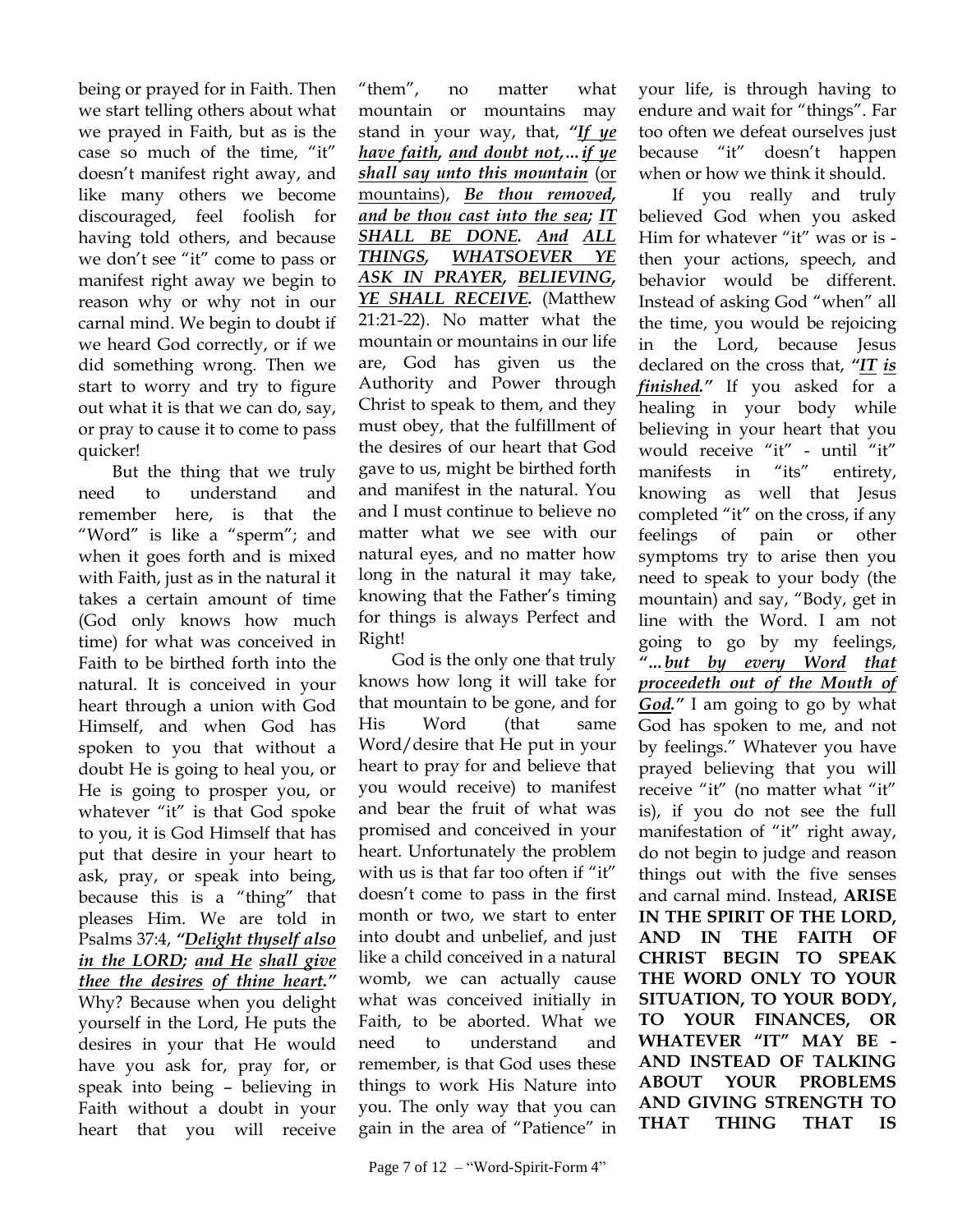## **CONTRARY TO THE WORD OF GOD – SPEAK THE WORD ONLY AND REJOICE THAT "IT" IS FINISHED!**

If nothing else in this message gets through to you today, I pray that you will take hold of and put to use this one thing in your life. **SPEAK THE WORD ONLY**, because when you begin to focus on and talk about your problems and situations (those things that are contrary to the Word of God) all the time, without realizing it, you have walked out of the realm of the Spirit, Life, and of Faith, and you have begun to walk in the carnal mind where you are actually feeding and strengthening those things in your life that you want to come to an end. Romans 8:6-7 says, *"For to be carnally minded is death; but to be Spiritually minded is Life and Peace. Because the carnal mind is enmity* (the enemy) *against God…".* By talking about your problems all the time, you are actually speak out of the carnal mind a word that is contrary to THE WORD OF GOD, and by doing so you are causing the Word that you initially prayed while believing in Faith that you would receive "it", to be aborted. In other words, rather than the Words you spoke and prayed in Faith producing Life and giving birth to the desires the Lord put in your heart, you are in fact speaking death to what was conceived in your heart by Faith, because when you walk in and speak out of the carnal mind you are at times without realizing it, rejecting the Word of God, and surrendering control of that area

of your life to the enemy. Do you see now how serious this is?

It's just like the parable of the seed-sower where Jesus said in Matthew 13:18-23 (Amplified Bible), *"Listen then to the [meaning of the] parable of the sower: While anyone is hearing the Word of the Kingdom and does not grasp and comprehend IT, the evil one comes and snatches away what was sown in his heart. This is what was sown along the roadside. As for what was sown on thin (rocky) soil, this is he who hears the Word and at once welcomes and accepts IT with joy; Yet IT has no real root in him, but is temporary (inconstant, lasts but a little while); and when affliction or trouble or persecution comes on account of the Word, at once he is caused to stumble [he is repelled and begins to distrust and desert Him Whom he ought to trust and obey] and he falls away. As for what was sown among thorns, this is he who hears the Word, but the cares of the world and the pleasure and delight and glamour and deceitfulness of riches choke and suffocate the Word, and IT yields no fruit. As for what was sown on good soil, this is he who hears the Word and grasps and comprehends IT; he indeed bears fruit and yields in one case a hundred times as much as was sown, in another sixty times as much, and in another thirty."*

Like the seed-sower, in Faith you are sowing the Word that God has given you, knowing and believing that that Word will take on form. You may not know exactly when that Word is going to take on form, and like a farmer when he puts that seed in the ground, that farmer knows that he must protect that "seed" or "it" will be aborted and die, not yielding any harvest in its time.

The farmer knows that just like in the parable above, the seed must be planted in good soil. You are the soil that God has chosen to plant His seed in, and in Luke 8:11 it says that, *"…the seed is the Word of God."* The Word/Seed that God has planted within us must be digested by you and me in order for it to bring forth much fruit, but the parable of the seedsower explains why different individuals do not produce the Fruits/Nature of the Lord for Him to harvest unto Himself. Many do not produce thirty, sixty, or one hundred-fold of that which is sown into them, because according to this parable, even though many initially received the Seed/Word that was sown in them with a measure of Faith, they did not continue in the Faith of Christ to hold onto, focus on, and feed on the Seed/Word that was sown in them. Instead, many people begin to focus more on the cares of this world, the afflictions, problems, and sometimes persecutions that they go through (in other words, the negative things that people experience in their lives and focus on in their minds). With others it is their great desire for the things of this world and/or the lusts of the flesh. All of these things have no life in them, and they will choke out, suffocate, and steal the Seed/Word that God has planted in your heart if you choose to feed upon them, and live either on, or in the shadows of the mountains they produce. Thoughts like anger, unforgiveness towards others, hate, lust; any thought that is contrary to the Word of God and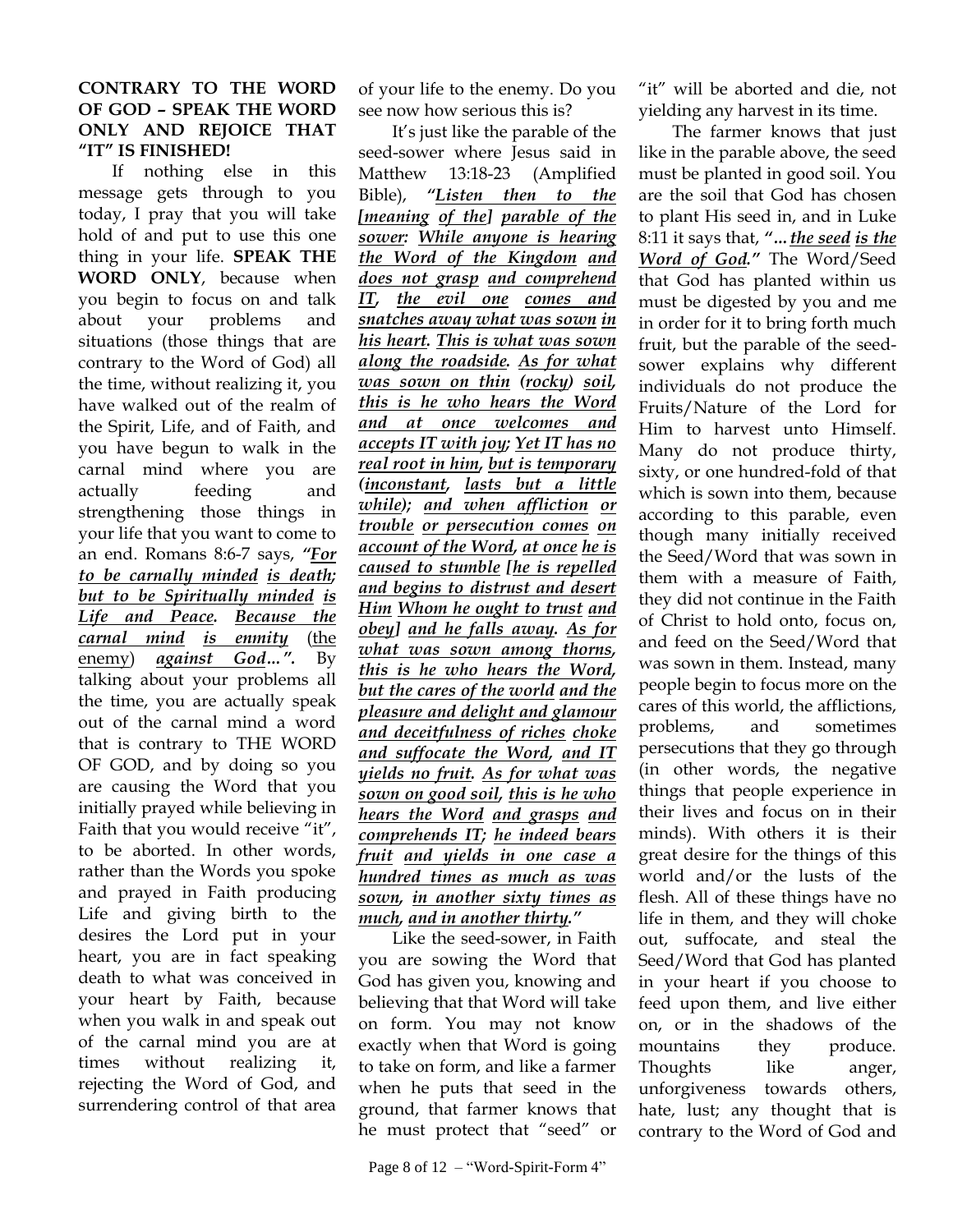you choose to yield your will to it, becomes sin - and the wages of sin is death. Any thought that you choose to feed upon which is contrary to the Word of God, will choke out the Seed/Word within you, and you will not produce the Fruits of the Spirit.

But God Loves us, and I have seen Him do this time and time again. He will bring forth a Word that people will hear with joy and excitement, not understanding that coming right behind that Word is "tribulation." People don"t always understand or realize that when God gives you a Word - a test is coming! Every time God gives you a Word a test will always follow after "IT". Have you ever noticed that a good schoolteacher will teach you everything they know on a particular subject, whether it be: English, Arithmetic, History, or whatever the subject may be, but soon after that teacher will always follow what he or she has taught you with a test of some kind. Many times you would not know when, or in what form that test would be in, so you had to study to show yourself approved, and be ready all the time. I remember back in high-school that one of the things that I feared the most, was that I would fail my tests. Since that time, God has taught me that when you think that way (that you will fail), then that is generally what will happen.

Now have you ever noticed that when teachers would give you a test, they would not talk to you during that test? Well God is the same way. He will speak to you, and He will give you His Word to teach you of His Ways, but when the time comes for you to be tested, He will withdraw Himself for a time. He will never leave you or forsake you. He will only pull back to where you cannot hear His voice, and just like Jesus in Matthew chapter 4: you too will be led into the wilderness where a situation will come to test you. While you are there God is saying to Himself, "Are they going to use what I gave them? Are they going to use MY WORD? Are they going to walk in MY WAYS? I hope they do! Have they got IT yet? I hope they do!" God sits back and says nothing to you during this time, but often you will say, "Where did He go? Why isn't He here? Why isn't God talking to me?" He isn"t talking to you because you need to be tested to show you where we are at in Him. To show you where you have grown, your strengths, and weaknesses; as well as to bring those things in us that are still not like Him to the surface, so that we can see these things for what they are, and lay them down for Him to consume.

In school, the teacher sits very patiently behind his or her desk and waits. When the test is over they gather up the tests to take home and mark with an A, B, C, D, or F. God also waits very patiently for you while you are being tested after each Word He teaches us.

Look at Jesus and what He went through, because He too was tested in the wilderness just like you and me. Immediately after Jesus was baptized by John, it says in Matthew 4:1, *"Then was Jesus led up of the Spirit into the wilderness to be tempted of the devil."* In the original Greek, that word "tempted" means: to test (objectively), scrutinize, entice,

discipline, examine, prove, tempt, and to try. Jesus was led by the Spirit of God into the wilderness to be tested and tried by the spirit of Satan, but you need to remember that Satan can only operate through the carnal mind. **When you look at Matthew chapter 4 you can clearly see that Jesus rose above and passed each test/temptation by knowing the Word of God and Who He truly was.** Jesus never once gave Satan even the smallest opening to come in and express himself through the natural/carnal mind that resided within the man Jesus, because Jesus never once yielded to His self-will. **In all things, Jesus walked continually in the mind of Christ, and the mind of Christ is the Word and the Spirit of God operating as ONE to do the will of the Father.**

Jesus said in John 6:38, *"For I came down from heaven, not to do Mine own will, but the will of Him that sent Me"*, and in all things Jesus demonstrated the Way, the Truth, and the Life for ALL that are called to follow after Him and Overcome ALL THINGS in the same way that He did – through the Word and the Spirit of God! In every situation, and in everything that Satan spoke to Jesus to try and bring Him down, Jesus always answered with the WORD! Jesus would always say, "It is written…", "It is written…," "It is written…", because He knew the WORD, and in everything He applied IT to His Life!

In Matthew 4:8-9 it says, *"Again, the devil taketh Him up into an exceeding high mountain, and sheweth Him all the kingdoms of the world, and the glory of them; And saith unto Him, All these things will I give*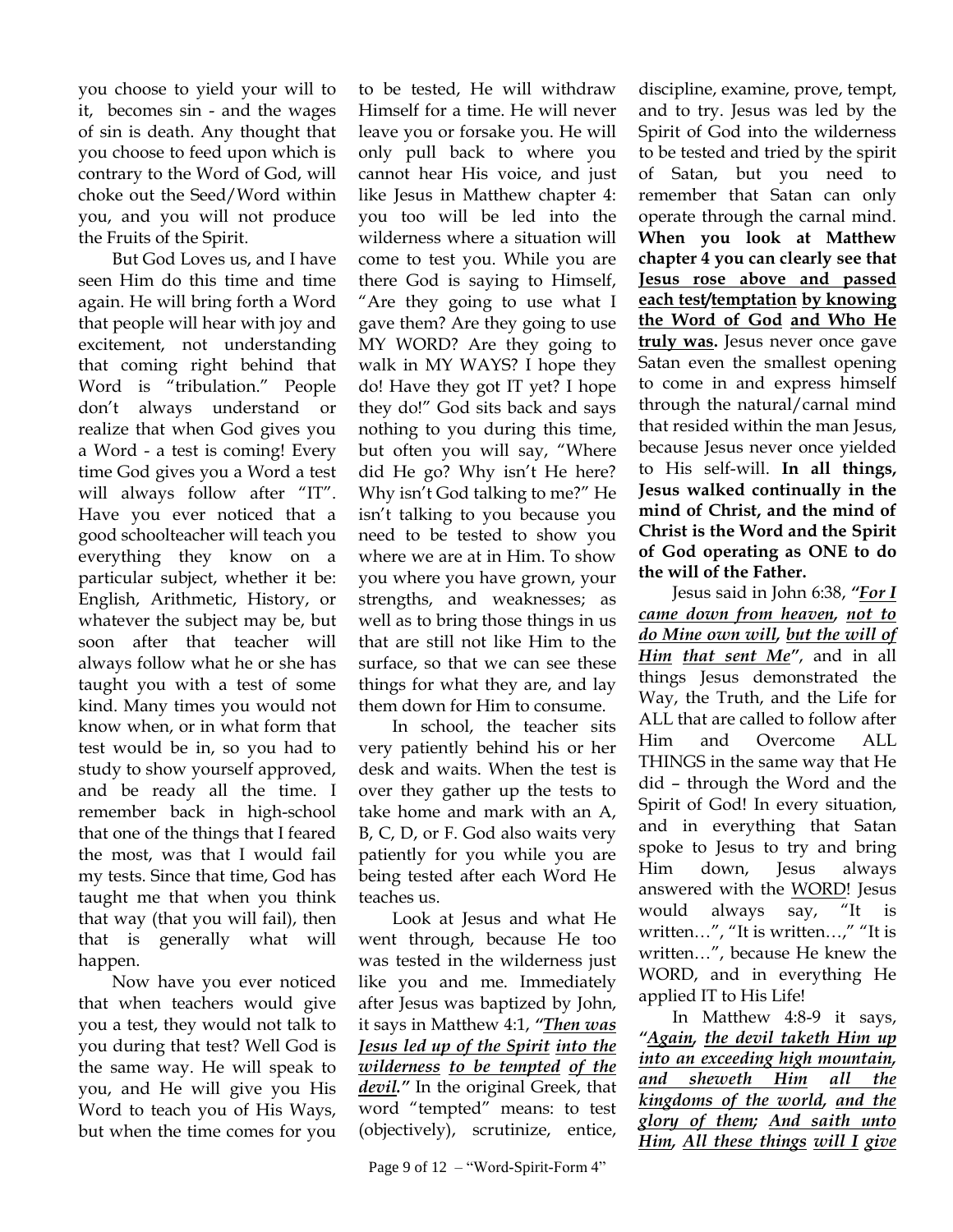*Thee, if Thou wilt fall down and worship me."* And what did Jesus do? In Matthew 4:10 it says that, *"Then saith Jesus unto him, Get thee hence, Satan: FOR IT IS WRITTEN, Thou shalt worship the Lord thy God, and Him only shalt thou serve."* There are times when your soul begins to entertain certain thoughts that come in your mind - thoughts that do not line up with the Word of God; and in these times the serpent will come to feed off of the carnality in you. The serpent cannot feed off of the mind of Christ, or the positive things that bring Life. The serpent can only feed off of the negative where there is no Life, because he is cursed to eat the dust, just like it says in Genesis 3:14. *"And the LORD God said unto the serpent, Because thou hast done this, thou art cursed…upon thy belly shalt thou go, and dust shalt thou eat all the days of thy life."* The serpent can only feed off of the "dust", which represents the negative, carnal thoughts of man. He is cursed to crawl upon his belly, which means that the only thing that moves him to do anything are the appetites of the flesh. That is the only thing that the serpent can feed off of, so when the soul has a union with the carnal mind it produces dust – carnal, lifeless thoughts for the serpent to feed upon; and, because the serpent is also a thief, he steals your joy, your peace, your happiness, and the Truth (Seed/Word) that God has sowed into your heart/soul and mind.

The serpent comes as a liar and a thief, and with his words he convinces you that what he is saying is true. Then the moment you start agreeing with him you

begin to get depressed, but Jesus never went there in His mind! Jesus always said, *"IT is written…".* No matter what Satan would say to Him, Jesus would declare, *"IT IS WRITTEN…".*

Can you imagine for a moment a line stretched from the beginning all the way through eternity itself; and on this long line envision a single dot. That little tiny dot represents you and me. It also represents our journey here which is so very short in comparison with eternity. God is both the Beginning and the End, and He is here forever. God is so amazing and so very large. He is all that He is, and yet out of all creation and all of time, He chose you and me at this very point in time for His Purpose and for His Glory. He told you your purpose here, and that this is just a journey that you are passing through, when you were yet WITH HIM, and IN HIM before you entered the body you have now - even before the foundation of the world itself. God even spoke to Jeremiah of this in Jeremiah 1:5, and of how He knew him then, saying, *"Before I formed thee in the belly I knew thee; and before thou camest forth out of the womb I sanctified thee, and I ordained thee a prophet unto the nations."* And Ephesians 1:3-5 says, *"Blessed be the God and Father of our Lord Jesus Christ, who hath* (past tense) *blessed us with all Spiritual Blessings IN HEAVENLY PLACES IN CHRIST: According as HE HATH* (past tense) *CHOSEN US IN HIM BEFORE THE FOUNDATION OF THE WORLD, that we should be Holy and without blame before Him IN LOVE: HAVING* 

## *PREDESTINATED US unto the adoption of children by Jesus Christ to Himself, according to the good pleasure of His will…".*

Compared to eternity we are here for just a moment, and this is the reason why God said in Colossians 3:2, *"Set your affection on things above, not on things on the earth."*

The world is always trying to distract and tempt us with one thing or another, always trying to get us to set our affections on the things of this world. Now God does not mind that you have things, but He does not want those "things" to pull you away from the things above, from your relationship with Him, and from His purpose in sending you into the world at this very important point in time.

When you truly come to understand that what we do here is so vitally important to the Father"s plan, and for creation overall (even more so than we can comprehend just yet); and when you truly get caught up in Christ where you become completely dead to everything in this world and in your soul – then none of the stuff this world (and the serpent through it) is trying to distract you with will matter!

God is also trying to bring us to the place where all of the little things that we get so upset over – all of the silly little things and disagreements that seem to occupy so much of our minds and lives at times now - will mean nothing at all. Those things will no longer be important to you, because they will have been replaced by that which is important, the eternal, and the reason why you are here.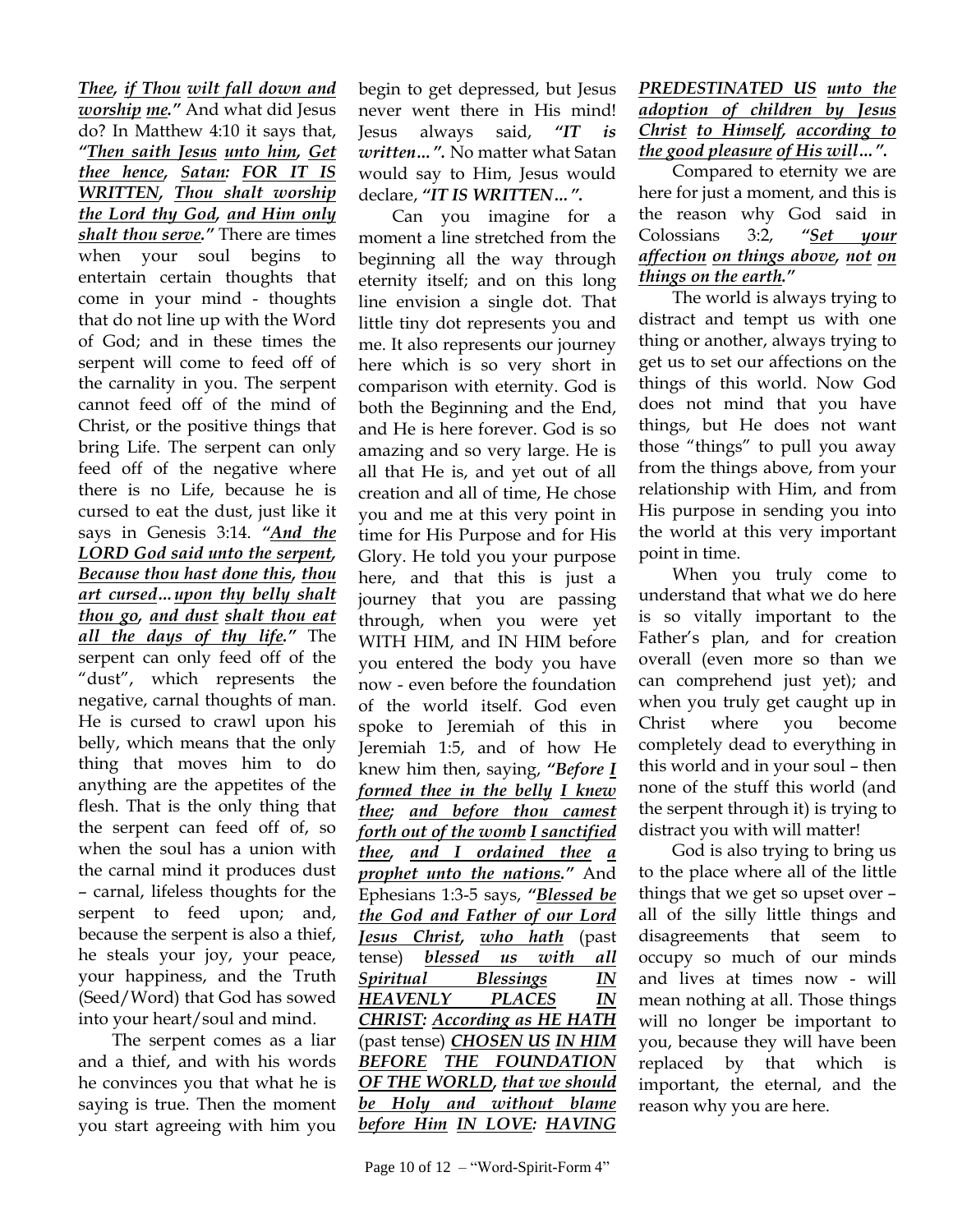Jesus said, *"Thou shalt love the Lord thy God with all thy heart, and with all thy soul, and with all thy mind. This is the first and great commandment. And the second is like unto it, Thou shalt love thy neighbor as thyself."* (Matthew 27:37-39) And, *"In everything, therefore, treat people the same way you want them to treat you..."* (Matthew 7:12 - NASB). We are God"s Ambassadors! The Lord Jesus Christ is the King of kings and the Lord of lords, and He is resides within us. His Kingdom is within us, and He wants to be the King over our lives. He wants to rule our life and be Supreme, but in order for Him to be Supreme in us and through us He must rule over our mind. He wants to rule over our soul, our thoughts, our actions, and our tongue. He wants to rule over our tongue because no matter how hard we try, we cannot tame our tongue. You cannot tame it, and I cannot tame it. James 3:8 in the Amplified Bible says, *"…the human tongue can be tamed by no man. It is a restless (undisciplined, irreconcilable) evil, full of deadly poison."* God is the only one who can tame our tongue. In Proverbs 23:15-16 in the Amplified Bible, God says, *"My son, if your heart is wise, My Heart will be glad, even Mine; YES, MY HEART WILL REJOICE WHEN YOUR LIPS SPEAK RIGHT THINGS."*

We are Ambassadors of the Lord God Almighty, and everybody is looking at us. We are representing His Kingdom, and the reason why every one is looking at us is because they want to know what this Kingdom is like. They are thinking, "Wow! These people are different. Their

conversation is different. Their conversation is always Heavenly. Who do they represent?"

I want you to understand what that word "Ambassador" means, because it is important that you understand what an Ambassador is, being that you are an Ambassador of Christ and the Kingdom of God. In the Webster"s Dictionary it says that an Ambassador is: "a diplomatic official of the highest rank, sent from one country to another as its representative." That means that you are an official of the highest rank in the Kingdom of all kingdoms. The Webster's Dictionary also says that an Ambassador is: "a minister of the highest rank employed by one prince or state, at the court of another, to manage the public concerns of his own prince or state, and representing the power and dignity of his sovereign. An Ambassador is also a messenger." You are a part of God's Government and you are representing Him and His Kingdom to the nations of the earth. An Ambassador is assigned to a particular country or nation, and they are assigned or given a particular mission there. In Matthew 28:19-20 Jesus told His disciples, *"Go ye therefore, and teach all nations, baptizing them in the Name of the Father, and of the Son, and of the Holy Ghost: Teaching them to observe all things whatsoever I have commanded you: and, lo, I am with you alway, even unto the end of the world. Amen."* In Mark 13:9-11 He told them, *"But take heed to yourselves: for they shall deliver you up to councils; and in the synagogues ye shall be beaten: and ye shall be brought* 

*before rulers and kings for My sake, for a testimony against them. And the Gospel must first be published among all nations. But when they shall lead you, and deliver you up, take no thought beforehand what ye shall speak, neither do ye premeditate: but whatsoever shall be given you in that hour, that speak ye: for it is not ye that speak, but the Holy Ghost."* And in Luke 24:47- 49, Jesus told them, *"…that repentance and remission of sins should be preached in His Name AMONG ALL THE NATIONS, beginning at Jerusalem. And ye are witnesses of these things. And, behold, I send the Promise of My Father upon you: but tarry ye in the city of Jerusalem, until ye be endued with Power from on High.*

An Ambassador is empowered to negotiate treaties and is an authorized messenger. As an Ambassador of the Almighty God you bring with you the message of the Kingdom of God. You are Living Epistles, just as Paul wrote in 2Corinthians 2:2-3, *"…Ye are our epistle written in our hearts, KNOWN AND READ OF ALL MEN: Forasmuch as YE ARE MANIFESTLY DECLARED TO BE THE EPISTLE OF CHRIST ministered by us, WRITTEN NOT WITH INK, BUT WITH THE SPIRIT OF THE LIVING GOD; NOT IN TABLES OF STONE, BUT IN FLESHLY TABLES OF THE HEART."* Just as Jesus is the Word of God, we are His Living Word in the earth today; and as you walk out the Word, people are looking at the Word of God. In John 1:14 (Amplified Bible) it declares, *"And the Word (Christ) became flesh (human, incarnate) and tabernacled (fixed His tent of*